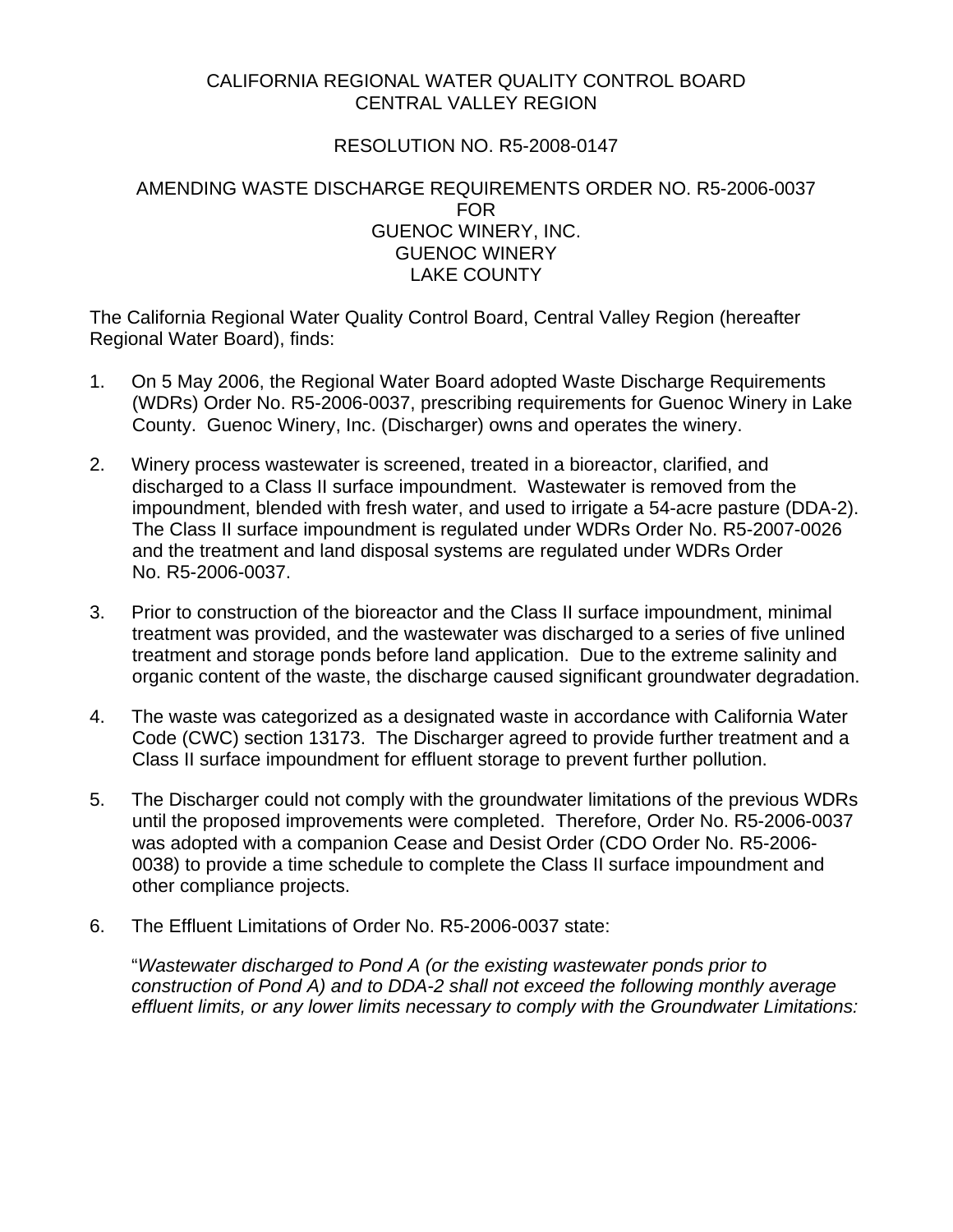### RESOLUTION NO. R5-2008-0147 **-2-** -2- **2008-0147** AMENDING WASTE DISCHARGE REQUIREMENTS ORDER NO. R5-2006-0037 GUENOC WINERY, INC. GUENOC WINERY LAKE COUNTY

| Discharge to<br>Discharge  |  |
|----------------------------|--|
| to DDA-2 $1$<br>Pond A     |  |
| 180<br>90                  |  |
| 900<br>450                 |  |
| 50<br>60                   |  |
| 10<br>5                    |  |
| $6.8 - 7.2$<br>$6.8 - 7.2$ |  |
| 18<br>2.6                  |  |
|                            |  |

*1 Measured as the blended wastewater and supplemental irrigation water*."

Pond A is the Class II surface impoundment and DDA-2 is the pasture, which receives a blend of treated effluent and fresh water.

- 7. On 9 May 2008, the Discharger requested that the WDRs be amended to increase the salinity limits for treated effluent that is now discharged to the Class II Surface impoundment, and relax the pH limits for wastewater discharged to the surface impoundment and the land application area.
- 8. On 15 August 2008, the Discharger's consultant submitted additional information regarding the chloride effluent limit for blended wastewater discharged to DDA-2. The information indicates that the 2.6 mg/L chloride limit was calculated incorrectly, and that the limit was intended to be 9 mg/L. The Discharger can achieve 9 mg/L, but cannot comply with the current 2.6 mg/L limit.
- 9. With regard to the treated effluent discharged from the bioreactor to Pond A:
	- a. Because Pond A is a Class II surface impoundment with a double liner and leachate collection and recovery system, there is no need to impose pH limits on the discharge from the treatment system to the pond. Adjustment of pH would require addition of more salt, which is contrary to the intent of the WDRs and CDO.
	- b. The pond lining system prevents release of salinity constituents and the Discharger uses supplemental irrigation water to control the salinity of waste that is discharged to DDA-2. Therefore, the effluent limits for dissolved solids and chloride in the effluent discharged into Pond A are not necessary to protect water quality.
	- c. Effluent limits for biochemical oxygen demand, suspended solids, and nitrogen in the effluent discharged into Pond A are appropriate to compel optimal operation of the wastewater treatment system.
- 10. With regard to the discharge of treated wastewater from Pond A to DDA-2:
	- a. Most soils have excellent buffering capacity, so there is no reason to impose stringent pH limits on the discharge to DDA-2. Information in the WDRs indicates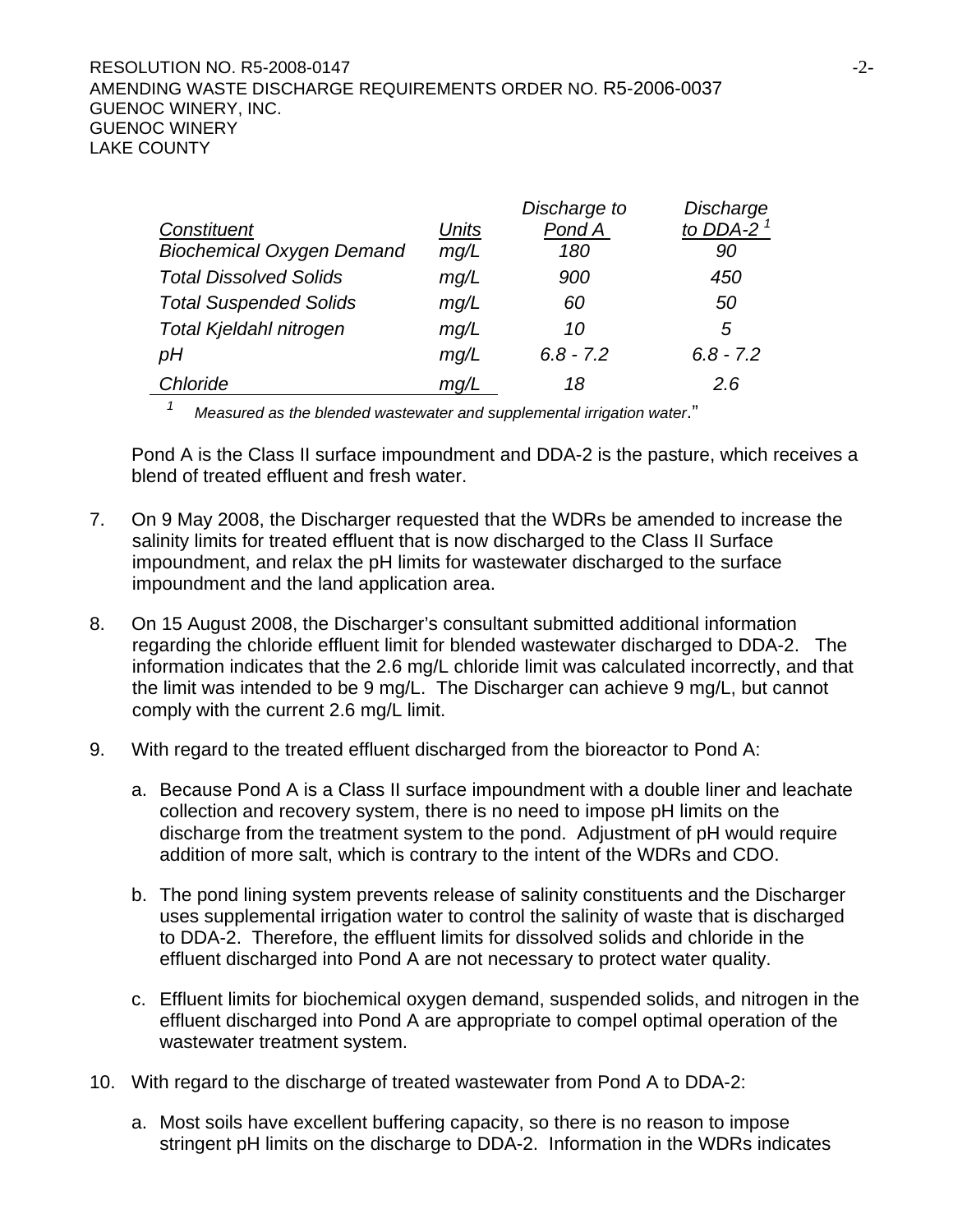that there is at least 5 to 10 feet of clay and silty clay soil underlying DDA-2, so a pH range of 6.0 to 9.5 should adequately protect groundwater quality.

- b. The original effluent limits for biochemical oxygen demand, dissolved solids, suspended solids, and nitrogen in the blended wastewater discharged to DDA-2 are appropriate to protect groundwater quality.
- c. The statistically determined background groundwater concentration for chloride is 18.2 mg/L. As stated in Finding Nos. 26 and 30 of Order No. R5-2006-0037, the projected chloride concentration of 7 to 9 mg/L in the blended wastewater should not cause groundwater degradation. Therefore, it is reasonable to increase the effluent limit for chloride in the blended wastewater to 9 mg/L.
- 11. If the Discharger complies with all other limits and discharge specifications of Order No. R5-2006-0037, deleting the salinity limits for the discharge to Pond A and relaxing the pH limits for both discharges should not adversely affect groundwater quality.
- 12. The action to amend WDRs Order No. No. R5-2006-0037 is exempt from the provisions of Chapter 3 of the California Environmental Quality Act (CEQA) (Public Resources Code section 21000, et seq.) because it involves no expansion of the project (14 California Code of Regulations (CCR) section 15301); it is an action taken by a regulatory agency to assure the protection of the environment; and the regulatory process involves procedures for protection of the environment (14 CCR section 15308).
- 13. The Regional Water Board has notified the Discharger and interested agencies and persons of its intent to amend waste discharge requirements for this discharge and has provided them with an opportunity for a public hearing and an opportunity to submit their written views and recommendations.
- 14. The Regional Water Board, in a public meeting, heard, and considered all comments pertaining to the discharge.

**IT IS HEREBY ORDERED** that Order No. R5-2006-0037 is amended solely to change the Effluent Limitations. Pursuant to Sections 13263 and 13267 of the California Water Code, Guenoc Winery, Inc., its agents, successors and assigns, in order to meet the provisions contained in Division 7 of the California Water Code and regulations adopted there under, shall comply with amended Order No. R5-2006-0037 as follows:

1. The Effluent Limitations of WDRs Order No. R5-2006-0037 shall be amended as follows:

*The discharges to Pond A and DDA-2 shall not exceed the following monthly average effluent limits:*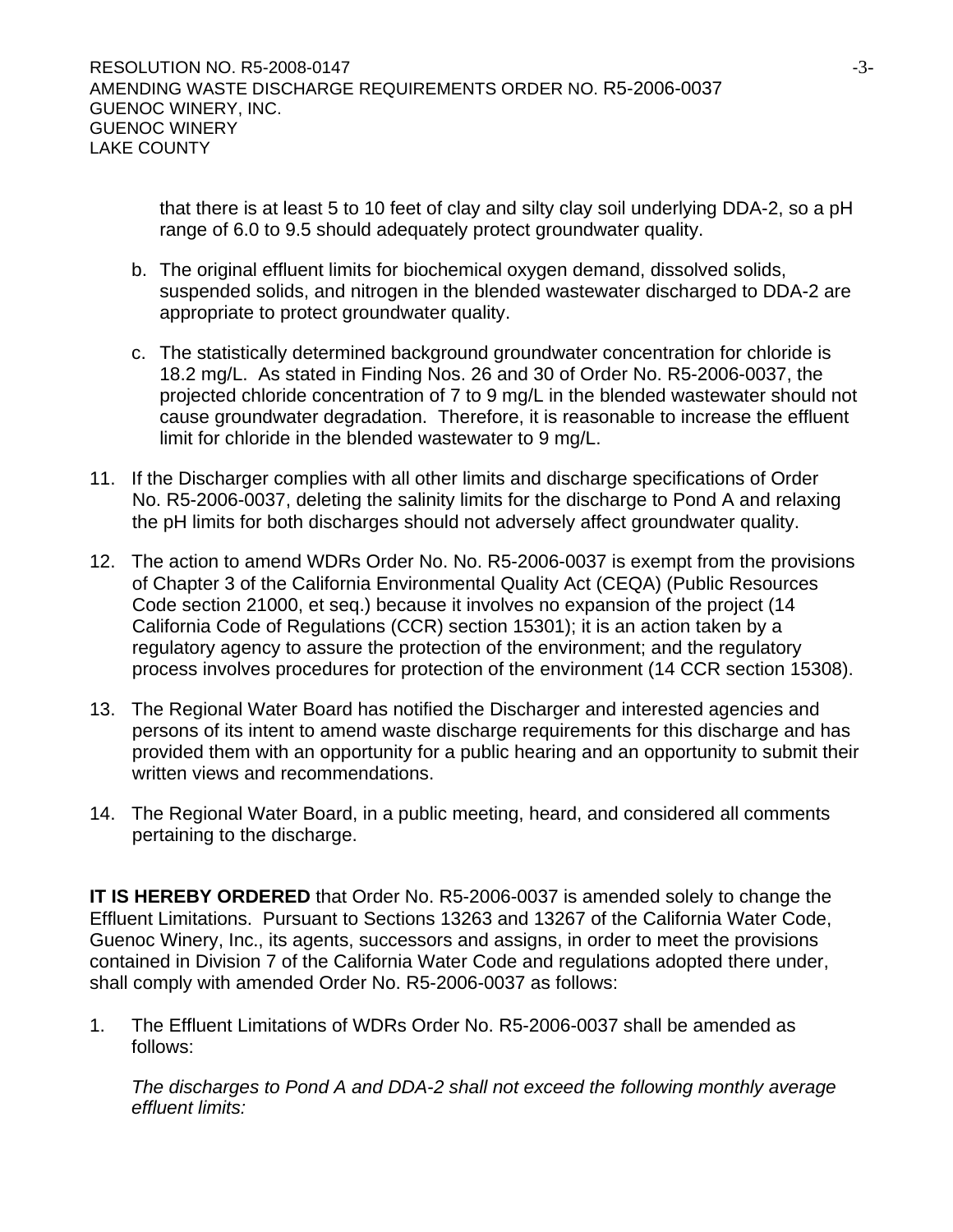#### RESOLUTION NO. R5-2008-0147 **Alternative Structure 10 and 24-4-**AMENDING WASTE DISCHARGE REQUIREMENTS ORDER NO. R5-2006-0037 GUENOC WINERY, INC. GUENOC WINERY LAKE COUNTY

|          | Discharge to | Discharge    |
|----------|--------------|--------------|
| Units    | Pond A       | to DDA-2 $1$ |
| mg/L     | 180          | 90           |
| mg/L     |              | 450          |
| mg/L     | 60           | 50           |
| mg/L     | 10           | 5            |
| pH units |              | 6.0 to 9.5   |
| mq/L     |              | 9            |
|          |              |              |

<sup>1</sup> Applies to the blend of wastewater and supplemental irrigation water.

2. Attachment C, which is attached hereto and forms part of this Resolution, replaces the site plan included as Attachment C of the WDRs.

This Order is effective as of the date of adoption.

I, PAMELA C. CREEDON, Executive Officer, do hereby certify the foregoing is a full, true, and correct copy of an Order adopted by the California Regional Water Quality Control Board, Central Valley Region, on 11 September 2008.

PAMELA C. CREEDON, Executive Officer

ALO: 9/24/08